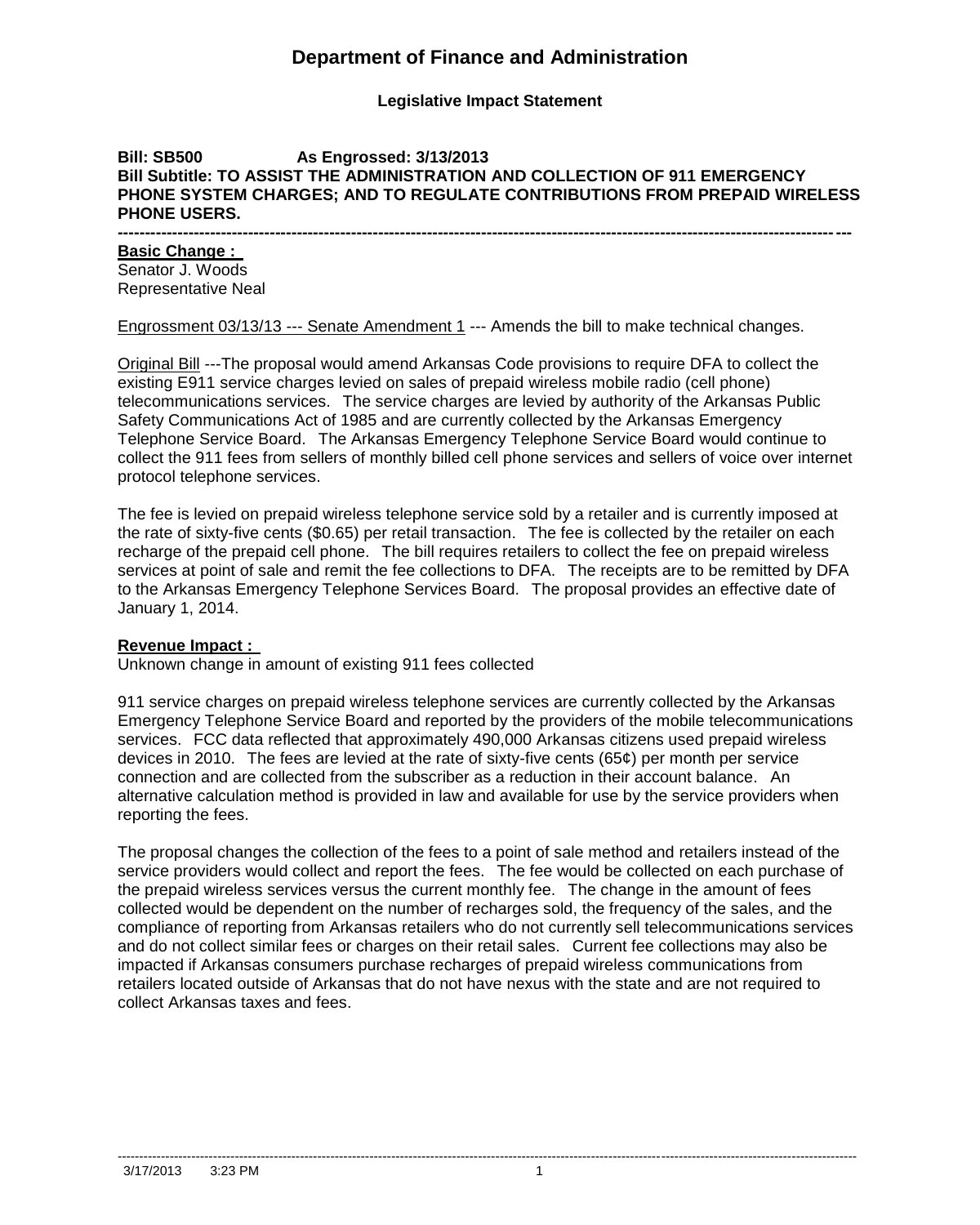# **Department of Finance and Administration**

**Legislative Impact Statement**

## **Bill: SB500 As Engrossed: 3/13/2013 Bill Subtitle: TO ASSIST THE ADMINISTRATION AND COLLECTION OF 911 EMERGENCY PHONE SYSTEM CHARGES; AND TO REGULATE CONTRIBUTIONS FROM PREPAID WIRELESS PHONE USERS.**

**---------------------------------------------------------------------------------------------------------------------------------------**

## **Taxpayer Impact :**

Sellers of prepaid wireless cell phone services would change the accounting, cash register and tax reporting procedures for reporting and making remittance of the fees collected from their customers.

## **Resources Required :**

Collection of the fee will require redesign of existing DFA tax registration forms, monthly tax reporting forms and instructions sets. Modifications to DFA's tax reporting system will be required to establish this fee type within the tax system with the related interfaces to the state accounting system. Modifications will also be required within the Revenue Division's cash control computer systems, processes and accounting functions.

## **Time Required :**

Adequate time is provided in the proposal to make necessary computer system changes and modifications to tax forms.

## **Procedural Changes :**

Development and promulgation of Rules will be required to implement the procedures for reporting and remittance of the fee. Education of taxpayer assistance telephone support staff personnel and field tax audit personnel will we required.

## **Legal Analysis :**

Amendment S1 was drafted to address various concerns identified by DFA after review of the original bill. The amendment was drafted by prepaid telecommunications industry representatives and submitted to the Bureau for completion. Though the bill addressed a number of DFA's concerns, there are some concerns that were not addressed. Those are as follows:

1. Amendment S1 did not correct the fact that the bill provides a definition of "wireless telecommunications service" which conflicts with the amended definition of "prepaid wireless telecommunications service" adopted in section 1 of the bill. The term "wireless telecommunications service" is not used anywhere in section 7 of the bill. Instead, the term "prepaid wireless telecommunications service" is used.

2. Amendment S1 does not address the concern over how to document that the E911 service charge is separately stated for purposes of calculation of sales tax. Under the bill, the charge shall be excluded from the calculation of tax if it is separately stated on an invoice, receipt, or other documentation provided to a customer. However, customers generally do not receive actual documents when refilling minutes on their phone. Usually, the customer receives an email or a text message confirming the refill and the amount of the refill.

3. Amendment S1 does not address the concern that subsection 326(i)(2), which provides that "a tax, fee surcharge, or other charge shall not be imposed by the state, a political subdivision of the state, or an intergovernmental agency for E911 funding purposes upon a provider, seller, or consumer for the sale, purchase, use, or provision of prepaid wireless telecommunications service," is somewhat

--------------------------------------------------------------------------------------------------------------------------------------------------------------------------